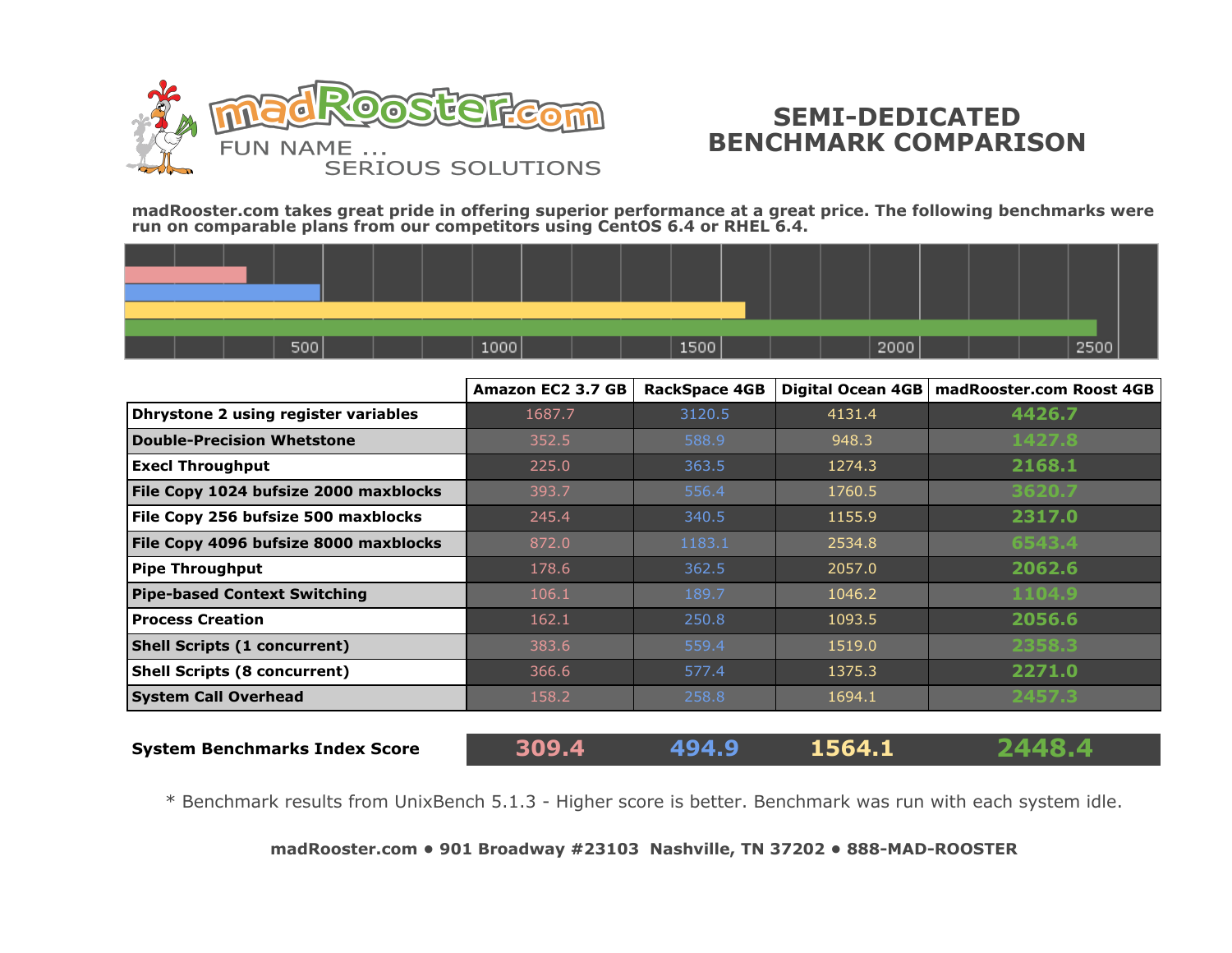| BYTE UNIX Benchmarks (Version 5.1.3)                                                 |                 |                     |                                                                                   |  |  |  |  |  |  |  |
|--------------------------------------------------------------------------------------|-----------------|---------------------|-----------------------------------------------------------------------------------|--|--|--|--|--|--|--|
| OS: GNU/Linux -- 3.10.67-1.el6.x86_64 -- #1 SMP Mon Feb 2 13:03:26 MST 2015          |                 |                     |                                                                                   |  |  |  |  |  |  |  |
| Machine: x86_64 (x86_64)                                                             |                 |                     |                                                                                   |  |  |  |  |  |  |  |
| Language: en_US.utf8 (charmap="UTF-8", collate="UTF-8")                              |                 |                     |                                                                                   |  |  |  |  |  |  |  |
| Intel(R) Xeon(R) CPU E3-1240 V2 @ 3.40GHz (6800.2 bogomips)<br>CPU 0:                |                 |                     |                                                                                   |  |  |  |  |  |  |  |
| Hyper-Threading, x86-64, MMX, Physical Address Ext, SYSENTER/SYSEXIT, SYSCALL/SYSRET |                 |                     |                                                                                   |  |  |  |  |  |  |  |
| CPU 1:<br>Intel(R) Xeon(R) CPU E3-1240 V2 @ 3.40GHz (6800.2 bogomips)                |                 |                     |                                                                                   |  |  |  |  |  |  |  |
| Hyper-Threading, x86-64, MMX, Physical Address Ext, SYSENTER/SYSEXIT, SYSCALL/SYSRET |                 |                     |                                                                                   |  |  |  |  |  |  |  |
| 08:07:54 up 3 min, 1 user, load average: 0.00, 0.00, 0.00; runlevel 3                |                 |                     |                                                                                   |  |  |  |  |  |  |  |
|                                                                                      |                 |                     |                                                                                   |  |  |  |  |  |  |  |
| Benchmark Run: Sun May 17 2015 08:07:54 - 08:36:00                                   |                 |                     |                                                                                   |  |  |  |  |  |  |  |
| 2 CPUs in system; running 1 parallel copy of tests                                   |                 |                     |                                                                                   |  |  |  |  |  |  |  |
| Dhrystone 2 using register variables                                                 | 42530632.2 lps  | (10.0 s, 7 samples) |                                                                                   |  |  |  |  |  |  |  |
| Double-Precision Whetstone                                                           | 4587.2 MWIPS    | (9.9 s, 7 samples)  |                                                                                   |  |  |  |  |  |  |  |
| <b>Execl Throughput</b>                                                              | 2527.3 lps      | (30.0 s, 2 samples) |                                                                                   |  |  |  |  |  |  |  |
| File Copy 1024 bufsize 2000 maxblocks                                                | 1199094.2 KBps  | (30.0 s, 2 samples) |                                                                                   |  |  |  |  |  |  |  |
| File Copy 256 bufsize 500 maxblocks                                                  | 319138.8 KBps   | (30.0 s, 2 samples) |                                                                                   |  |  |  |  |  |  |  |
| File Copy 4096 bufsize 8000 maxblocks                                                | 3171936.9 KBps  | (30.0 s, 2 samples) |                                                                                   |  |  |  |  |  |  |  |
| Pipe Throughput                                                                      | 2171016.5 lps   | (10.0 s, 7 samples) |                                                                                   |  |  |  |  |  |  |  |
| Pipe-based Context Switching                                                         | 367074.1 lps    | (10.0 s, 7 samples) |                                                                                   |  |  |  |  |  |  |  |
| <b>Process Creation</b>                                                              | 5992.4 lps      | (30.0 s, 2 samples) |                                                                                   |  |  |  |  |  |  |  |
| Shell Scripts (1 concurrent)                                                         | 6395.4 lpm      | (60.0 s, 2 samples) |                                                                                   |  |  |  |  |  |  |  |
| Shell Scripts (8 concurrent)                                                         | 1358.3 lpm      | (60.0 s, 2 samples) |                                                                                   |  |  |  |  |  |  |  |
| System Call Overhead                                                                 | 2986508.1 lps   | (10.0 s, 7 samples) |                                                                                   |  |  |  |  |  |  |  |
| System Benchmarks Index Values                                                       | <b>BASELINE</b> | <b>RESULT</b>       | <b>INDEX</b>                                                                      |  |  |  |  |  |  |  |
| Dhrystone 2 using register variables                                                 | 116700.0        | 42530632.2          | 3644.4                                                                            |  |  |  |  |  |  |  |
| Double-Precision Whetstone                                                           | 55.0            | 4587.2              | 834.0                                                                             |  |  |  |  |  |  |  |
| <b>Execl Throughput</b>                                                              | 43.0            | 2527.3              | 587.7                                                                             |  |  |  |  |  |  |  |
| File Copy 1024 bufsize 2000 maxblocks                                                | 3960.0          | 1199094.2           | 3028.0                                                                            |  |  |  |  |  |  |  |
| File Copy 256 bufsize 500 maxblocks                                                  | 1655.0          | 319138.8            | 1928.3                                                                            |  |  |  |  |  |  |  |
| File Copy 4096 bufsize 8000 maxblocks                                                | 5800.0          | 3171936.9           | 5468.9                                                                            |  |  |  |  |  |  |  |
| Pipe Throughput                                                                      | 12440.0         | 2171016.5           | 1745.2                                                                            |  |  |  |  |  |  |  |
| Pipe-based Context Switching                                                         | 4000.0          | 367074.1            | 917.7                                                                             |  |  |  |  |  |  |  |
| <b>Process Creation</b>                                                              | 126.0           | 5992.4              | 475.6                                                                             |  |  |  |  |  |  |  |
| Shell Scripts (1 concurrent)                                                         | 42.4            | 6395.4              | 1508.4                                                                            |  |  |  |  |  |  |  |
| Shell Scripts (8 concurrent)                                                         | 6.0             | 1358.3              | 2263.8                                                                            |  |  |  |  |  |  |  |
| System Call Overhead                                                                 | 15000.0         | 2986508.1           | 1991.0                                                                            |  |  |  |  |  |  |  |
| System Benchmarks Index Score                                                        |                 |                     | $\qquad \qquad \equiv \equiv \equiv \equiv \equiv \equiv \equiv \equiv$<br>1606.5 |  |  |  |  |  |  |  |
|                                                                                      |                 |                     |                                                                                   |  |  |  |  |  |  |  |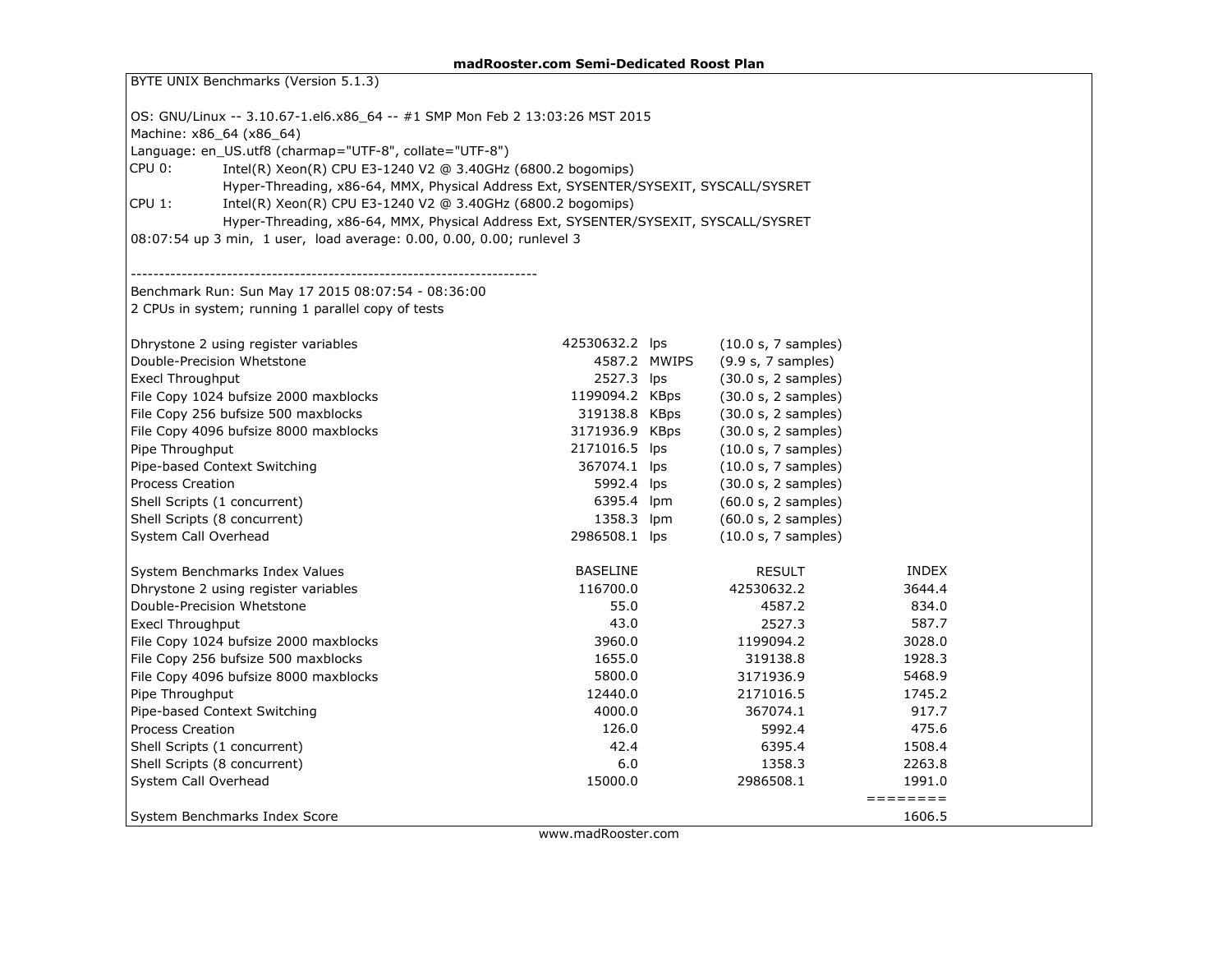$\Gamma$ 

| Benchmark Run: Sun May 17 2015 08:36:00 - 09:04:09 |                 |              |                     |              |  |
|----------------------------------------------------|-----------------|--------------|---------------------|--------------|--|
| 2 CPUs in system; running 1 parallel copy of tests |                 |              |                     |              |  |
| Dhrystone 2 using register variables               | 51659506.0 lps  |              | (10.0 s, 7 samples) |              |  |
| Double-Precision Whetstone                         |                 | 7853.0 MWIPS | (10.0 s, 7 samples) |              |  |
| <b>Execl Throughput</b>                            | 9322.6 lps      |              | (29.9 s, 2 samples) |              |  |
| File Copy 1024 bufsize 2000 maxblocks              | 1433790.2 KBps  |              | (30.0 s, 2 samples) |              |  |
| File Copy 256 bufsize 500 maxblocks                | 383471.6 KBps   |              | (30.0 s, 2 samples) |              |  |
| File Copy 4096 bufsize 8000 maxblocks              | 3795171.3 KBps  |              | (30.0 s, 2 samples) |              |  |
| Pipe Throughput                                    | 2565881.7 lps   |              | (10.0 s, 7 samples) |              |  |
| Pipe-based Context Switching                       | 441970.5 lps    |              | (10.0 s, 7 samples) |              |  |
| <b>Process Creation</b>                            | 25913.8         | lps          | (30.0 s, 2 samples) |              |  |
| Shell Scripts (1 concurrent)                       | 9999.1          | lpm          | (60.0 s, 2 samples) |              |  |
| Shell Scripts (8 concurrent)                       | 1362.6          | lpm          | (60.0 s, 2 samples) |              |  |
| System Call Overhead                               | 3685957.7 lps   |              | (10.0 s, 7 samples) |              |  |
| System Benchmarks Index Values                     | <b>BASELINE</b> |              | <b>RESULT</b>       | <b>INDEX</b> |  |
| Dhrystone 2 using register variables               | 116700.0        |              | 51659506.0          | 4426.7       |  |
| Double-Precision Whetstone                         | 55.0            |              | 7853.0              | 1427.8       |  |
| <b>Execl Throughput</b>                            | 43.0            |              | 9322.6              | 2168.1       |  |
| File Copy 1024 bufsize 2000 maxblocks              | 3960.0          |              | 1433790.2           | 3620.7       |  |
| File Copy 256 bufsize 500 maxblocks                | 1655.0          |              | 383471.6            | 2317.0       |  |
| File Copy 4096 bufsize 8000 maxblocks              | 5800.0          |              | 3795171.3           | 6543.4       |  |
| Pipe Throughput                                    | 12440.0         |              | 2565881.7           | 2062.6       |  |
| Pipe-based Context Switching                       | 4000.0          |              | 441970.5            | 1104.9       |  |
| <b>Process Creation</b>                            | 126.0           |              | 25913.8             | 2056.6       |  |
| Shell Scripts (1 concurrent)                       | 42.4            |              | 9999.1              | 2358.3       |  |
| Shell Scripts (8 concurrent)                       | 6.0             |              | 1362.6              | 2271.0       |  |
| System Call Overhead                               | 15000.0         |              | 3685957.7           | 2457.3       |  |
|                                                    |                 |              |                     | ========     |  |
| System Benchmarks Index Score                      |                 |              |                     | 2448.4       |  |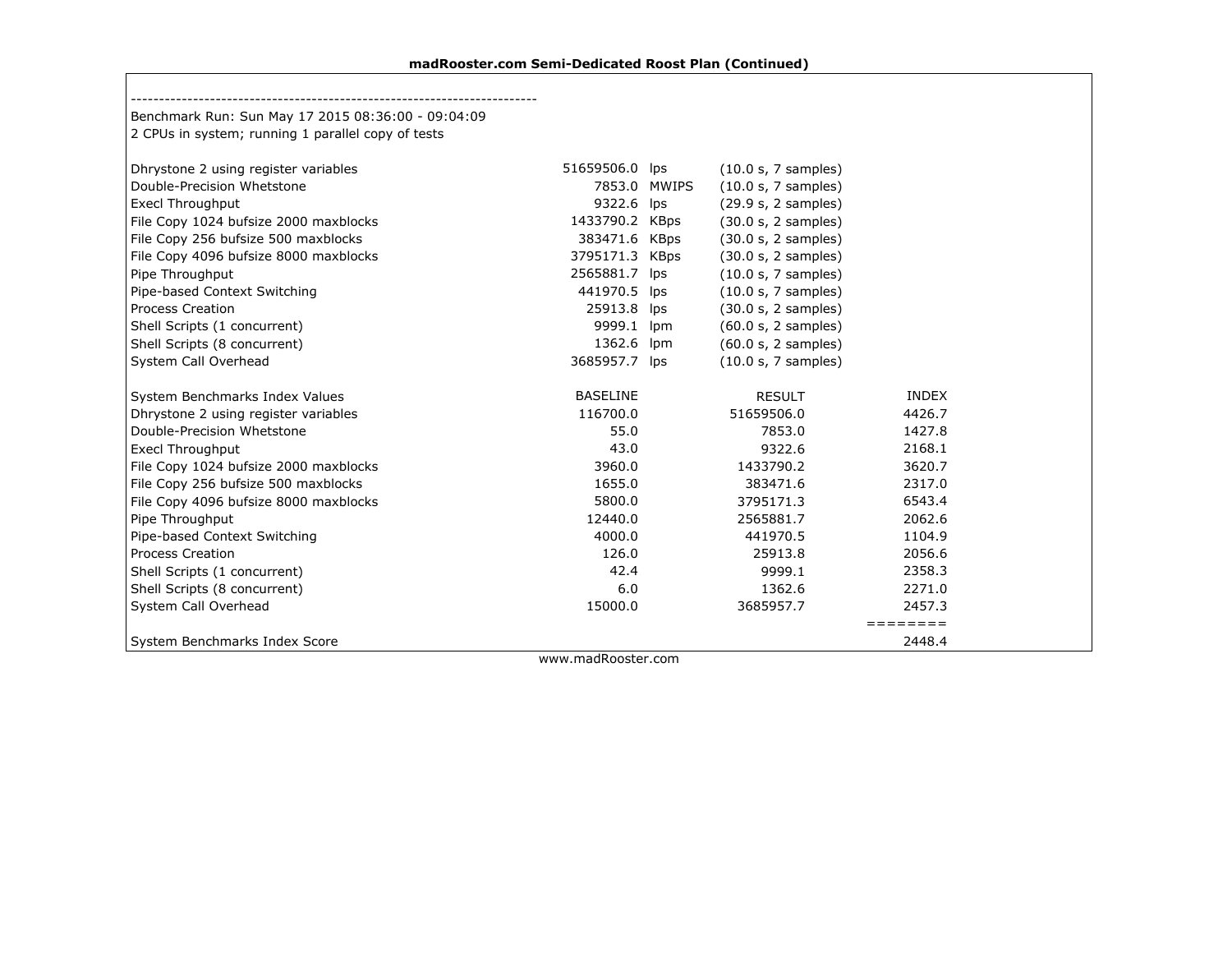| BYTE UNIX Benchmarks (Version 5.1.3)                                                                                                          |                 |                     |                                                                                   |  |  |  |  |  |  |  |
|-----------------------------------------------------------------------------------------------------------------------------------------------|-----------------|---------------------|-----------------------------------------------------------------------------------|--|--|--|--|--|--|--|
|                                                                                                                                               |                 |                     |                                                                                   |  |  |  |  |  |  |  |
| OS: GNU/Linux -- 2.6.32-431.1.2.0.1.el6.x86_64 -- #1 SMP Fri Dec 13 13:06:13 UTC 2013                                                         |                 |                     |                                                                                   |  |  |  |  |  |  |  |
| Machine: x86_64 (x86_64)<br>Language: en US.utf8 (charmap="UTF-8", collate="UTF-8")                                                           |                 |                     |                                                                                   |  |  |  |  |  |  |  |
| CPU 0:<br>QEMU Virtual CPU version 1.4.0 (4000.0 bogomips)                                                                                    |                 |                     |                                                                                   |  |  |  |  |  |  |  |
| x86-64, MMX, Physical Address Ext, SYSENTER/SYSEXIT, SYSCALL/SYSRET, Intel virtualization                                                     |                 |                     |                                                                                   |  |  |  |  |  |  |  |
| CPU 1:                                                                                                                                        |                 |                     |                                                                                   |  |  |  |  |  |  |  |
| QEMU Virtual CPU version 1.4.0 (4000.0 bogomips)<br>x86-64, MMX, Physical Address Ext, SYSENTER/SYSEXIT, SYSCALL/SYSRET, Intel virtualization |                 |                     |                                                                                   |  |  |  |  |  |  |  |
| 05:13:06 up 18:41, 1 user, load average: 0.00, 0.22, 0.16; runlevel 3                                                                         |                 |                     |                                                                                   |  |  |  |  |  |  |  |
|                                                                                                                                               |                 |                     |                                                                                   |  |  |  |  |  |  |  |
|                                                                                                                                               |                 |                     |                                                                                   |  |  |  |  |  |  |  |
| Benchmark Run: Tue Mar 11 2014 05:13:06 - 05:41:27                                                                                            |                 |                     |                                                                                   |  |  |  |  |  |  |  |
| 2 CPUs in system; running 1 parallel copy of tests                                                                                            |                 |                     |                                                                                   |  |  |  |  |  |  |  |
| Dhrystone 2 using register variables                                                                                                          | 24580317.2 lps  | (10.0 s, 7 samples) |                                                                                   |  |  |  |  |  |  |  |
| Double-Precision Whetstone                                                                                                                    | 2690.3 MWIPS    | (9.9 s, 7 samples)  |                                                                                   |  |  |  |  |  |  |  |
| <b>Execl Throughput</b>                                                                                                                       | 2324.2 lps      | (30.0 s, 2 samples) |                                                                                   |  |  |  |  |  |  |  |
| File Copy 1024 bufsize 2000 maxblocks                                                                                                         | 559155.9 KBps   | (30.0 s, 2 samples) |                                                                                   |  |  |  |  |  |  |  |
| File Copy 256 bufsize 500 maxblocks                                                                                                           | 167823.9 KBps   | (30.0 s, 2 samples) |                                                                                   |  |  |  |  |  |  |  |
| File Copy 4096 bufsize 8000 maxblocks                                                                                                         | 1097276.9 KBps  | (30.0 s, 2 samples) |                                                                                   |  |  |  |  |  |  |  |
| Pipe Throughput                                                                                                                               | 1329960.7 lps   | (10.0 s, 7 samples) |                                                                                   |  |  |  |  |  |  |  |
| Pipe-based Context Switching                                                                                                                  | 224504.1 lps    | (10.0 s, 7 samples) |                                                                                   |  |  |  |  |  |  |  |
| <b>Process Creation</b>                                                                                                                       | 5252.9 lps      | (30.0 s, 2 samples) |                                                                                   |  |  |  |  |  |  |  |
| Shell Scripts (1 concurrent)                                                                                                                  | 3955.0 lpm      | (60.0 s, 2 samples) |                                                                                   |  |  |  |  |  |  |  |
| Shell Scripts (8 concurrent)                                                                                                                  | 853.2 lpm       | (60.0 s, 2 samples) |                                                                                   |  |  |  |  |  |  |  |
| System Call Overhead                                                                                                                          | 1746209.4 lps   | (10.0 s, 7 samples) |                                                                                   |  |  |  |  |  |  |  |
| System Benchmarks Index Values                                                                                                                | <b>BASELINE</b> | <b>RESULT</b>       | <b>INDEX</b>                                                                      |  |  |  |  |  |  |  |
| Dhrystone 2 using register variables                                                                                                          | 116700.0        | 24580317.2          | 2106.3                                                                            |  |  |  |  |  |  |  |
| Double-Precision Whetstone                                                                                                                    | 55.0            | 2690.3              | 489.2                                                                             |  |  |  |  |  |  |  |
| <b>Execl Throughput</b>                                                                                                                       | 43.0            | 2324.2              | 540.5                                                                             |  |  |  |  |  |  |  |
| File Copy 1024 bufsize 2000 maxblocks                                                                                                         | 3960.0          | 559155.9            | 1412.0                                                                            |  |  |  |  |  |  |  |
| File Copy 256 bufsize 500 maxblocks                                                                                                           | 1655.0          | 167823.9            | 1014.0                                                                            |  |  |  |  |  |  |  |
| File Copy 4096 bufsize 8000 maxblocks                                                                                                         | 5800.0          | 1097276.9           | 1891.9                                                                            |  |  |  |  |  |  |  |
| Pipe Throughput                                                                                                                               | 12440.0         | 1329960.7           | 1069.1                                                                            |  |  |  |  |  |  |  |
| Pipe-based Context Switching                                                                                                                  | 4000.0          | 224504.1            | 561.3                                                                             |  |  |  |  |  |  |  |
| <b>Process Creation</b>                                                                                                                       | 126.0           | 5252.9              | 416.9                                                                             |  |  |  |  |  |  |  |
| Shell Scripts (1 concurrent)                                                                                                                  | 42.4            | 3955.0              | 932.8                                                                             |  |  |  |  |  |  |  |
| Shell Scripts (8 concurrent)                                                                                                                  | 6.0             | 853.2               | 1422.0                                                                            |  |  |  |  |  |  |  |
| System Call Overhead                                                                                                                          | 15000.0         | 1746209.4           | 1164.1<br>$\qquad \qquad \equiv \equiv \equiv \equiv \equiv \equiv \equiv \equiv$ |  |  |  |  |  |  |  |
| System Benchmarks Index Score                                                                                                                 |                 |                     | 956.0                                                                             |  |  |  |  |  |  |  |
|                                                                                                                                               |                 |                     |                                                                                   |  |  |  |  |  |  |  |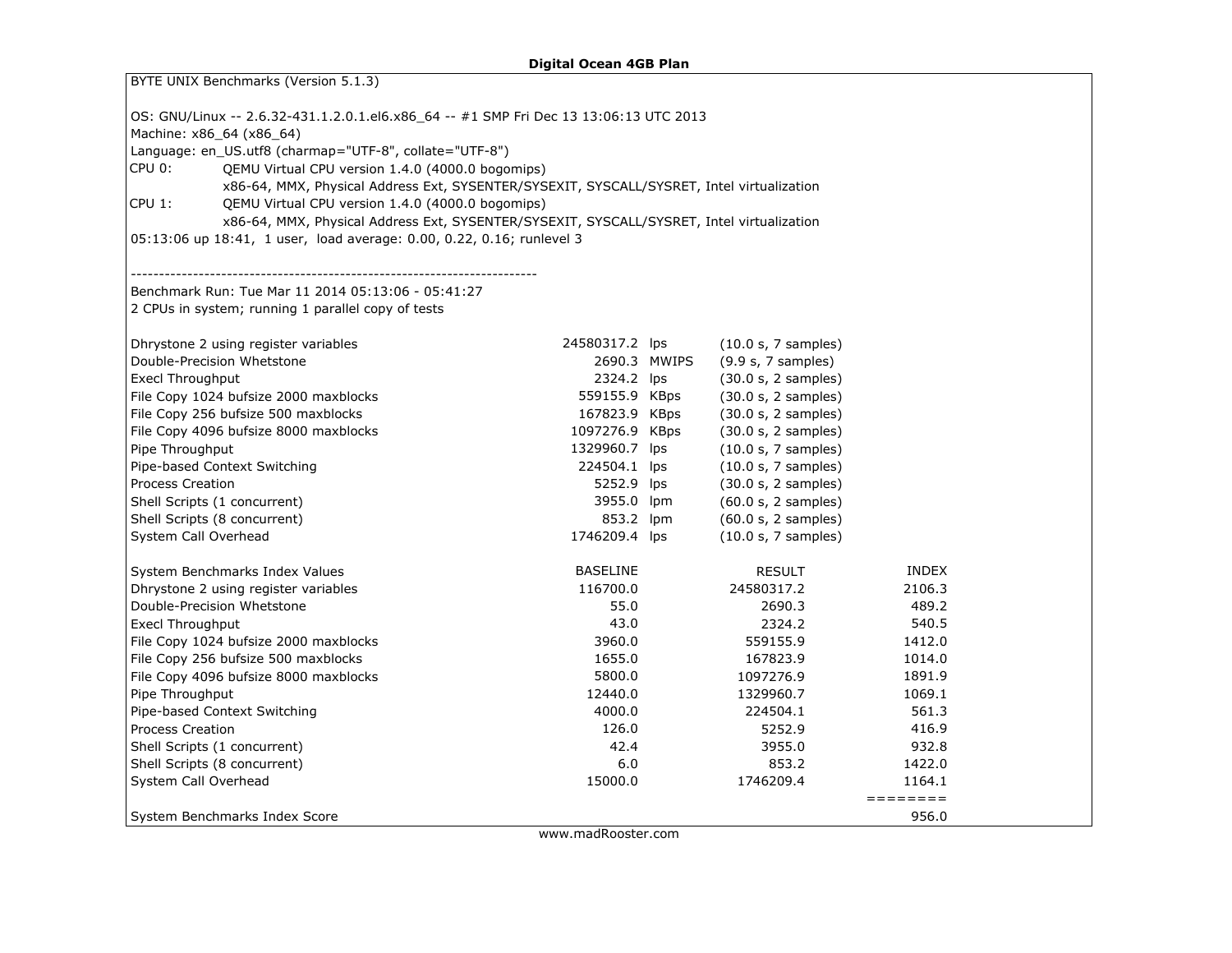Г

| Benchmark Run: Tue Mar 11 2014 05:41:27 - 06:09:50 |                 |     |                     |              |  |
|----------------------------------------------------|-----------------|-----|---------------------|--------------|--|
| 2 CPUs in system; running 1 parallel copy of tests |                 |     |                     |              |  |
| Dhrystone 2 using register variables               | 48213167.2 lps  |     | (10.0 s, 7 samples) |              |  |
| Double-Precision Whetstone                         | 5215.4 MWIPS    |     | (10.0 s, 7 samples) |              |  |
| <b>Execl Throughput</b>                            | 5479.3 lps      |     | (29.9 s, 2 samples) |              |  |
| File Copy 1024 bufsize 2000 maxblocks              | 697150.1 KBps   |     | (30.0 s, 2 samples) |              |  |
| File Copy 256 bufsize 500 maxblocks                | 191297.4 KBps   |     | (30.0 s, 2 samples) |              |  |
| File Copy 4096 bufsize 8000 maxblocks              | 1470177.8 KBps  |     | (30.0 s, 2 samples) |              |  |
| Pipe Throughput                                    | 2558896.0       | lps | (10.0 s, 7 samples) |              |  |
| Pipe-based Context Switching                       | 418465.6 lps    |     | (10.0 s, 7 samples) |              |  |
| <b>Process Creation</b>                            | 13777.9 lps     |     | (30.0 s, 2 samples) |              |  |
| Shell Scripts (1 concurrent)                       | 6440.6          | lpm | (60.0 s, 2 samples) |              |  |
| Shell Scripts (8 concurrent)                       | 825.2 lpm       |     | (60.0 s, 2 samples) |              |  |
| System Call Overhead                               | 2541076.1 lps   |     | (10.0 s, 7 samples) |              |  |
| System Benchmarks Index Values                     | <b>BASELINE</b> |     | <b>RESULT</b>       | <b>INDEX</b> |  |
| Dhrystone 2 using register variables               | 116700.0        |     | 48213167.2          | 4131.4       |  |
| Double-Precision Whetstone                         | 55.0            |     | 5215.4              | 948.3        |  |
| Execl Throughput                                   | 43.0            |     | 5479.3              | 1274.3       |  |
| File Copy 1024 bufsize 2000 maxblocks              | 3960.0          |     | 697150.1            | 1760.5       |  |
| File Copy 256 bufsize 500 maxblocks                | 1655.0          |     | 191297.4            | 1155.9       |  |
| File Copy 4096 bufsize 8000 maxblocks              | 5800.0          |     | 1470177.8           | 2534.8       |  |
| Pipe Throughput                                    | 12440.0         |     | 2558896.0           | 2057.0       |  |
| Pipe-based Context Switching                       | 4000.0          |     | 418465.6            | 1046.2       |  |
| <b>Process Creation</b>                            | 126.0           |     | 13777.9             | 1093.5       |  |
| Shell Scripts (1 concurrent)                       | 42.4            |     | 6440.6              | 1519.0       |  |
| Shell Scripts (8 concurrent)                       | 6.0             |     | 825.2               | 1375.3       |  |
| System Call Overhead                               | 15000.0         |     | 2541076.1           | 1694.1       |  |
|                                                    |                 |     |                     | ========     |  |
| System Benchmarks Index Score                      |                 |     |                     | 1564.1       |  |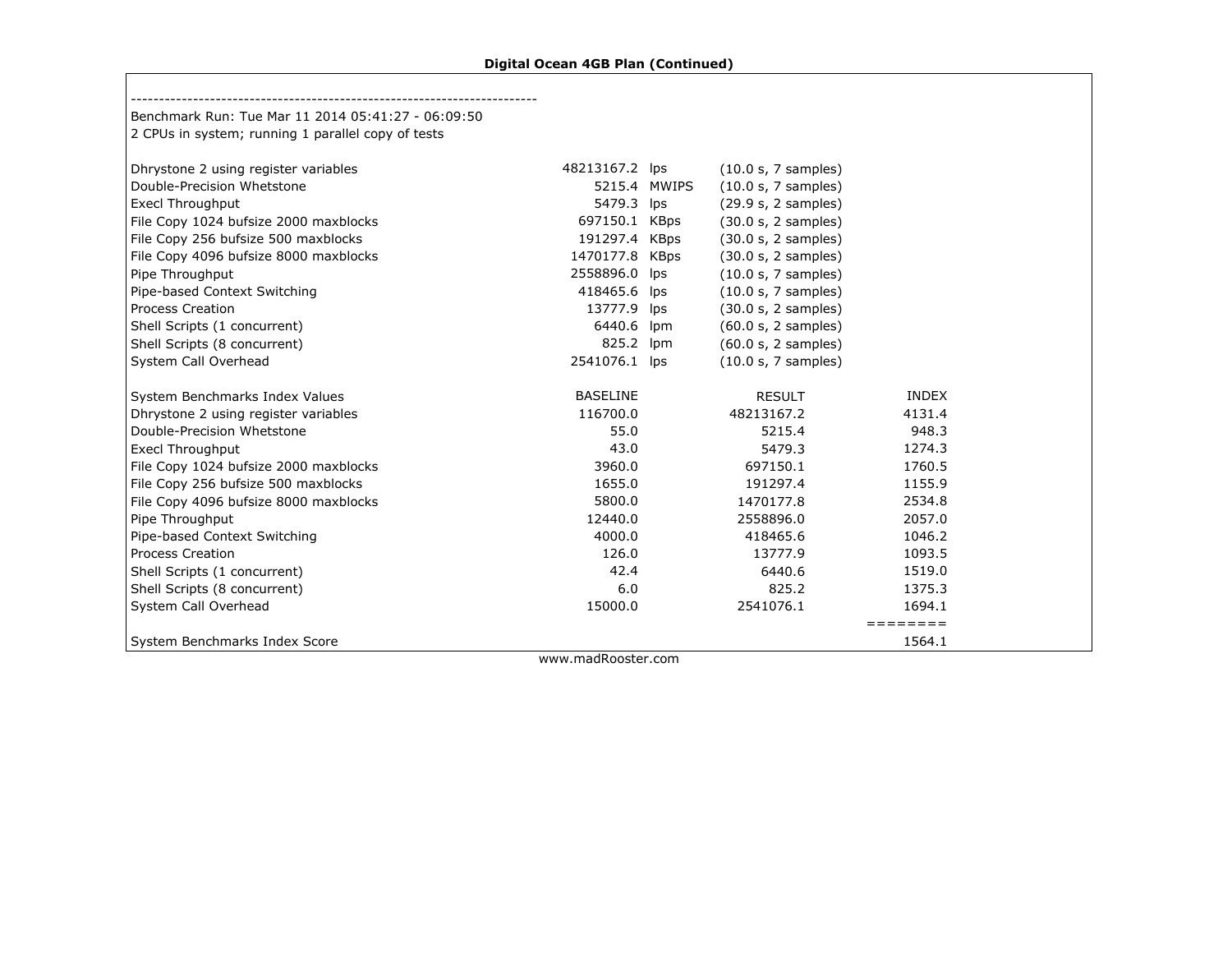| BYTE UNIX Benchmarks (Version 5.1.3)                                               |                 |              |                     |              |  |  |  |  |  |  |
|------------------------------------------------------------------------------------|-----------------|--------------|---------------------|--------------|--|--|--|--|--|--|
| OS: GNU/Linux -- 2.6.32-358.18.1.el6.x86_64 -- #1 SMP Wed Aug 28 17:19:38 UTC 2014 |                 |              |                     |              |  |  |  |  |  |  |
| Machine: x86_64 (x86_64)                                                           |                 |              |                     |              |  |  |  |  |  |  |
| Language: en_US.utf8 (charmap="UTF-8", collate="UTF-8")                            |                 |              |                     |              |  |  |  |  |  |  |
| AMD Opteron(tm) Processor 4170 HE (4200.1 bogomips)<br>CPU 0:                      |                 |              |                     |              |  |  |  |  |  |  |
| Hyper-Threading, x86-64, MMX, AMD MMX, Physical Address Ext, SYSCALL/SYSRET        |                 |              |                     |              |  |  |  |  |  |  |
| CPU 1:<br>Intel(R) Xeon(R) CPU E3-1240 V2 @ 3.40GHz (6800.2 bogomips)              |                 |              |                     |              |  |  |  |  |  |  |
| Hyper-Threading, x86-64, MMX, AMD MMX, Physical Address Ext, SYSCALL/SYSRET        |                 |              |                     |              |  |  |  |  |  |  |
| 05:32:26 up 9 min, 1 user, load average: 0.14, 0.13, 0.04; runlevel 3              |                 |              |                     |              |  |  |  |  |  |  |
|                                                                                    |                 |              |                     |              |  |  |  |  |  |  |
|                                                                                    |                 |              |                     |              |  |  |  |  |  |  |
| Benchmark Run: Wed Nov 12 2014 05:32:26 - 06:00:21                                 |                 |              |                     |              |  |  |  |  |  |  |
| 2 CPUs in system; running 1 parallel copy of tests                                 |                 |              |                     |              |  |  |  |  |  |  |
| Dhrystone 2 using register variables                                               | 18401168.9 lps  |              | (10.0 s, 7 samples) |              |  |  |  |  |  |  |
| Double-Precision Whetstone                                                         |                 | 1617.9 MWIPS | (9.9 s, 7 samples)  |              |  |  |  |  |  |  |
| <b>Execl Throughput</b>                                                            | 2527.3 lps      |              | (30.0 s, 2 samples) |              |  |  |  |  |  |  |
| File Copy 1024 bufsize 2000 maxblocks                                              | 133414.4 KBps   |              | (30.0 s, 2 samples) |              |  |  |  |  |  |  |
| File Copy 256 bufsize 500 maxblocks                                                | 36514.5 KBps    |              | (30.0 s, 2 samples) |              |  |  |  |  |  |  |
| File Copy 4096 bufsize 8000 maxblocks                                              | 401706.7 KBps   |              | (30.0 s, 2 samples) |              |  |  |  |  |  |  |
| Pipe Throughput                                                                    | 223531.2 lps    |              | (10.0 s, 7 samples) |              |  |  |  |  |  |  |
| Pipe-based Context Switching                                                       | 40900.3 lps     |              | (10.0 s, 7 samples) |              |  |  |  |  |  |  |
| <b>Process Creation</b>                                                            | 1544.5 lps      |              | (30.0 s, 2 samples) |              |  |  |  |  |  |  |
| Shell Scripts (1 concurrent)                                                       | 1785.0 lpm      |              | (60.0 s, 2 samples) |              |  |  |  |  |  |  |
| Shell Scripts (8 concurrent)                                                       | 339.7 lpm       |              | (60.1 s, 2 samples) |              |  |  |  |  |  |  |
| System Call Overhead                                                               | 205329.1 lps    |              | (10.0 s, 7 samples) |              |  |  |  |  |  |  |
| System Benchmarks Index Values                                                     | <b>BASELINE</b> |              | <b>RESULT</b>       | <b>INDEX</b> |  |  |  |  |  |  |
| Dhrystone 2 using register variables                                               | 116700.0        |              | 18401168.9          | 1576.8       |  |  |  |  |  |  |
| Double-Precision Whetstone                                                         | 55.0            |              | 1617.9              | 294.2        |  |  |  |  |  |  |
| Execl Throughput                                                                   | 43.0            |              | 767.1               | 178.4        |  |  |  |  |  |  |
| File Copy 1024 bufsize 2000 maxblocks                                              | 3960.0          |              | 133414.4            | 336.9        |  |  |  |  |  |  |
| File Copy 256 bufsize 500 maxblocks                                                | 1655.0          |              | 36514.5             | 220.6        |  |  |  |  |  |  |
| File Copy 4096 bufsize 8000 maxblocks                                              | 5800.0          |              | 401706.7            | 692.6        |  |  |  |  |  |  |
| Pipe Throughput                                                                    | 12440.0         |              | 223531.2            | 179.7        |  |  |  |  |  |  |
| Pipe-based Context Switching                                                       | 4000.0          |              | 40900.3             | 102.3        |  |  |  |  |  |  |
| Process Creation                                                                   | 126.0           |              | 1544.5              | 122.6        |  |  |  |  |  |  |
| 42.4<br>1785.0<br>Shell Scripts (1 concurrent)<br>421.0                            |                 |              |                     |              |  |  |  |  |  |  |
| Shell Scripts (8 concurrent)                                                       | 6.0             |              | 339.7               | 566.1        |  |  |  |  |  |  |
| System Call Overhead                                                               | 15000.0         |              | 205329.1            | 136.9        |  |  |  |  |  |  |
|                                                                                    |                 |              |                     | ========     |  |  |  |  |  |  |
| System Benchmarks Index Score                                                      |                 |              |                     | 287.1        |  |  |  |  |  |  |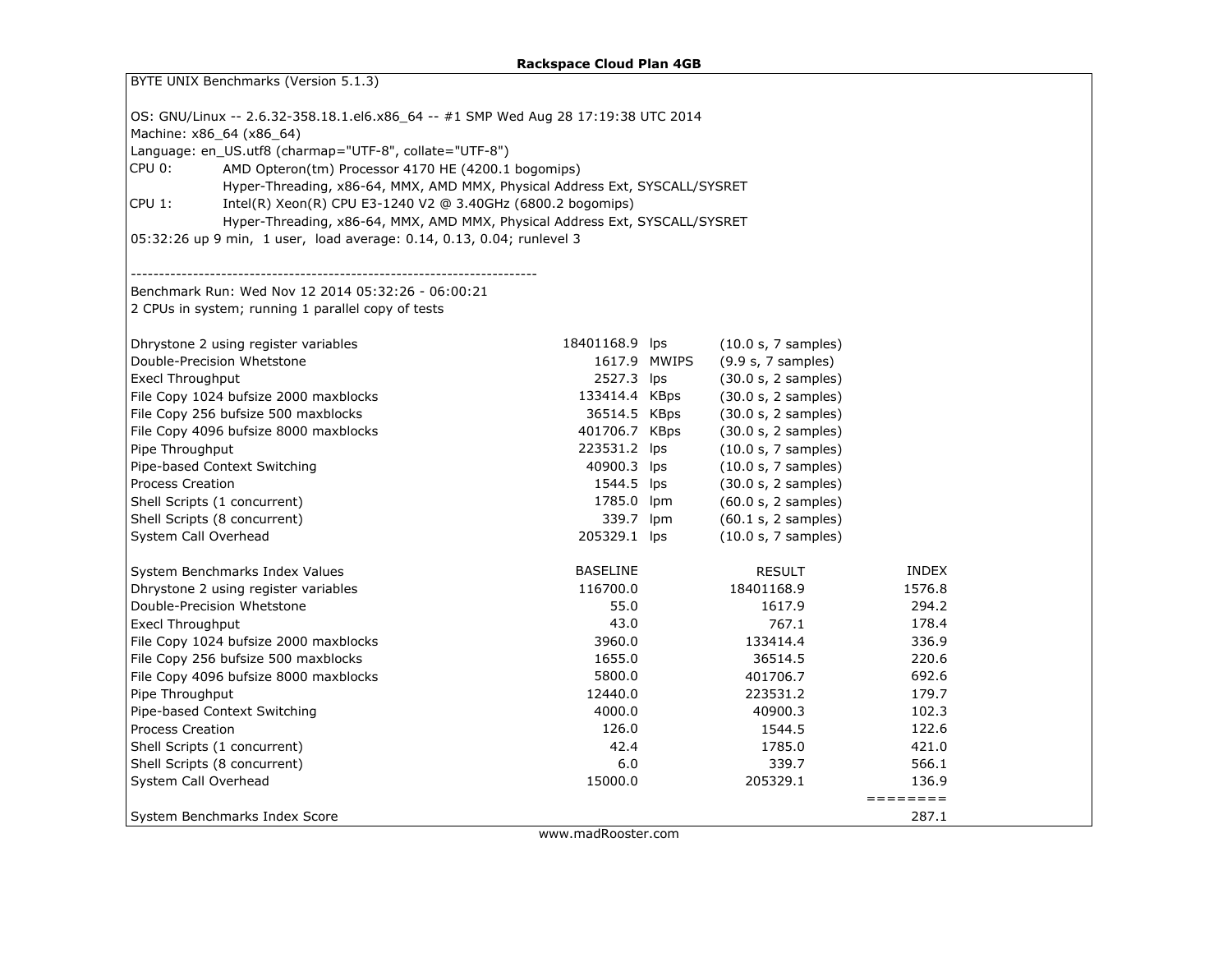$\mathsf{L}$ 

| Benchmark Run: Sun May 17 2015 06:00:21 - 06:28:18 |                 |              |                     |              |  |
|----------------------------------------------------|-----------------|--------------|---------------------|--------------|--|
| 2 CPUs in system; running 1 parallel copy of tests |                 |              |                     |              |  |
|                                                    |                 |              |                     |              |  |
| Dhrystone 2 using register variables               | 51659506.0 lps  |              | (10.0 s, 7 samples) |              |  |
| Double-Precision Whetstone                         |                 | 7853.0 MWIPS | (10.0 s, 7 samples) |              |  |
| <b>Execl Throughput</b>                            | 9322.6 lps      |              | (29.9 s, 2 samples) |              |  |
| File Copy 1024 bufsize 2000 maxblocks              | 1433790.2 KBps  |              | (30.0 s, 2 samples) |              |  |
| File Copy 256 bufsize 500 maxblocks                | 383471.6 KBps   |              | (30.0 s, 2 samples) |              |  |
| File Copy 4096 bufsize 8000 maxblocks              | 3795171.3 KBps  |              | (30.0 s, 2 samples) |              |  |
| Pipe Throughput                                    | 2565881.7 lps   |              | (10.0 s, 7 samples) |              |  |
| Pipe-based Context Switching                       | 441970.5 lps    |              | (10.0 s, 7 samples) |              |  |
| <b>Process Creation</b>                            | 25913.8 lps     |              | (30.0 s, 2 samples) |              |  |
| Shell Scripts (1 concurrent)                       | 9999.1          | <b>Ipm</b>   | (60.0 s, 2 samples) |              |  |
| Shell Scripts (8 concurrent)                       | 1362.6          | lpm          | (60.0 s, 2 samples) |              |  |
| System Call Overhead                               | 3685957.7 lps   |              | (10.0 s, 7 samples) |              |  |
| System Benchmarks Index Values                     | <b>BASELINE</b> |              | <b>RESULT</b>       | <b>INDEX</b> |  |
| Dhrystone 2 using register variables               | 116700.0        |              | 36415742.6          | 3120.5       |  |
| Double-Precision Whetstone                         | 55.0            |              | 3238.9              | 588.9        |  |
| Execl Throughput                                   | 43.0            |              | 1562.9              | 363.5        |  |
| File Copy 1024 bufsize 2000 maxblocks              | 3960.0          |              | 220336.5            | 556.4        |  |
| File Copy 256 bufsize 500 maxblocks                | 1655.0          |              | 56356.1             | 340.5        |  |
| File Copy 4096 bufsize 8000 maxblocks              | 5800.0          |              | 686209.2            | 1183.1       |  |
| Pipe Throughput                                    | 12440.0         |              | 450984.3            | 362.5        |  |
| Pipe-based Context Switching                       | 4000.0          |              | 75888.1             | 189.7        |  |
| <b>Process Creation</b>                            | 126.0           |              | 3159.8              | 250.8        |  |
| Shell Scripts (1 concurrent)                       | 42.4            |              | 2371.8              | 559.4        |  |
| Shell Scripts (8 concurrent)                       | 6.0             |              | 346.4               | 577.4        |  |
| System Call Overhead                               | 15000.0         |              | 388159.9            | 258.8        |  |
|                                                    |                 |              |                     | ========     |  |
| System Benchmarks Index Score                      |                 |              |                     | 494.9        |  |
|                                                    |                 |              |                     |              |  |